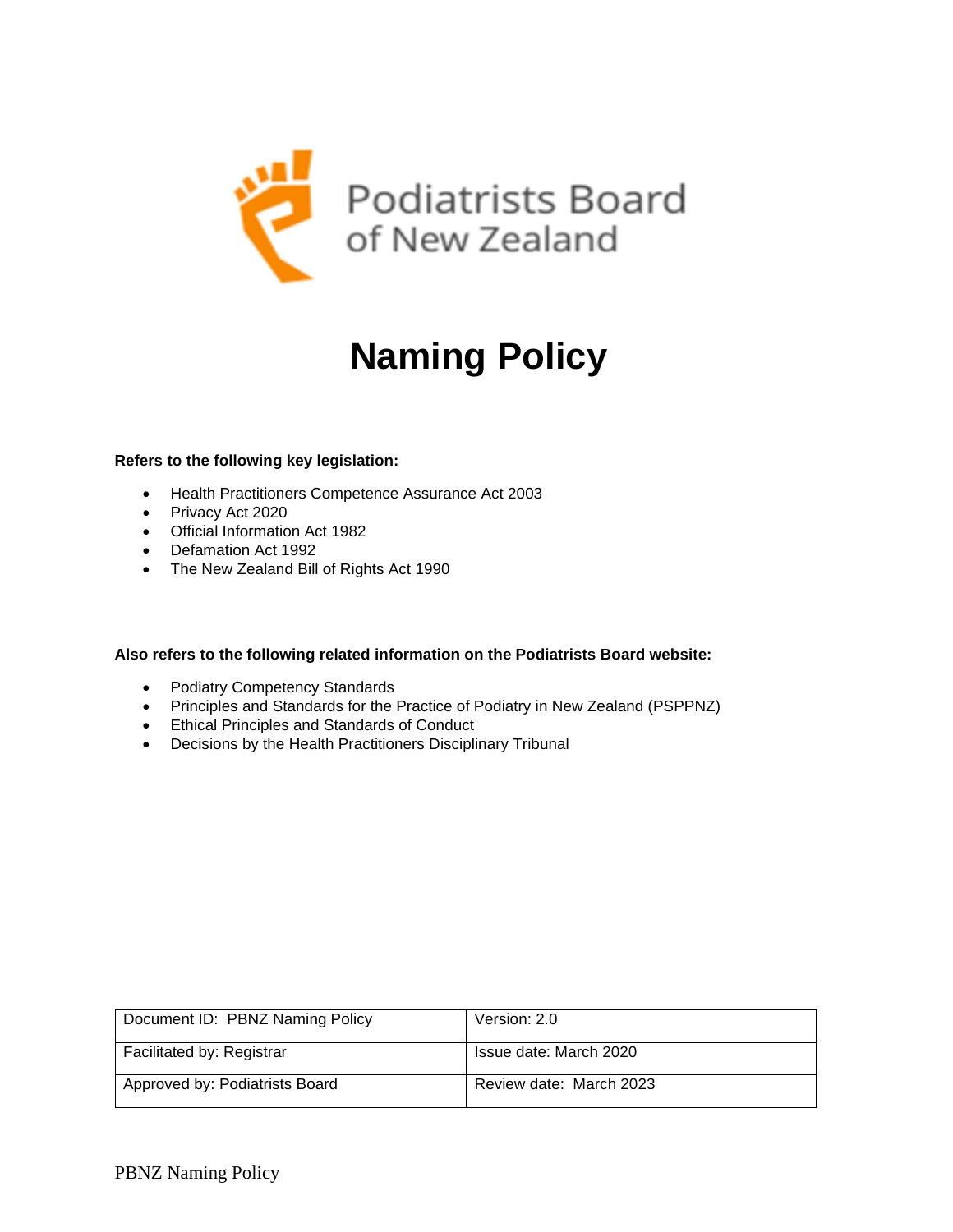#### **Policy statement**

The Podiatrists Board (the Board) exists to protect public safety. As the podiatry regulator it sets and monitors professional standards in podiatry. The Board makes sure podiatrists meet and maintain professional standards of education, conduct and performance; so that podiatrists deliver high quality healthcare throughout their careers. The Board will hold them to account if they fall short.

This naming policy will strengthen public trust in podiatry as a profession by allowing patients to make an informed choice about the podiatrist they engage with. It allows the Podiatrists Board to publish information about a podiatrist where that podiatrist has fallen short of professional expectations or is otherwise the subject of an order or direction.

The naming policy was developed in accordance with section 157B of the Health Practitioners Competence Assurance Act 2003 (HPCAA), which states that the purpose of the naming policy is to:

- enhance public confidence in podiatrists by providing transparency about the Board's disciplinary procedures and decision-making processes; and
- ensure that podiatrists whose conduct has not met expected standards may be named where it is in the public interest to do so; and
- improve the safety and quality of health care.

## **1 Health practitioners for whom the naming policy applies**

- a. This naming policy applies to:
	- I. Any podiatrist registered with the Board; or
	- II. Any podiatrist who has previously held registration with the Board.
- b. In New Zealand, podiatrists are registered health practitioners who practise within the Podiatrist Scope of Practice, as prescribed by the Board under section 11 of the HPCAA.

#### **2 Circumstances in which a podiatrist may be named**

- a. The Board may name any podiatrist who is the subject of an order or direction made by the Board, the Health Practitioners Disciplinary Tribunal (the Tribunal), or a New Zealand court where that order is made under the HPCAA.
- b. Naming would only occur following the completion of any Board, Tribunal or court process. Naming would not occur while any investigation or deliberations were ongoing.
- c. Notwithstanding section 2b above, the Board may decide to name a podiatrist who is the subject of an interim suspension order under sections 39(1) or 48 of the HPCA where the Board has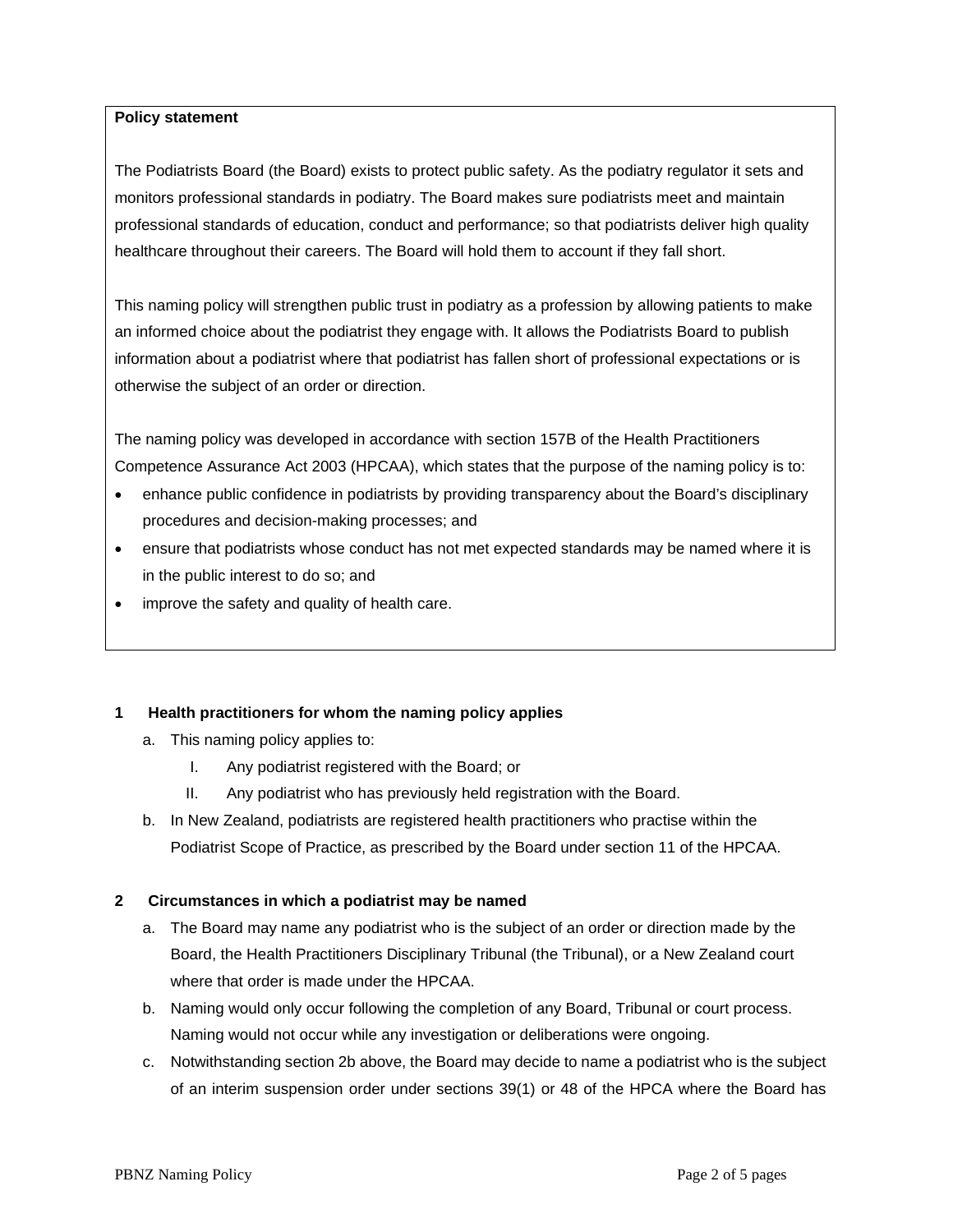reasonable grounds to believe it is in the public interest to name that podiatrist in order to minimise the risk of serious harm to the public.

- d. The Board will not routinely publish the names and details where podiatrists were investigated but are not the subject of any orders or direction in section 2b above, except for:
	- I. Podiatrists who have been exonerated during any investigation, who may ask the Board to publish their name and the details of that exoneration in order to clear their name.
	- II. Podiatrists who are the subject of confusion where their name is the same as or very similar to that of another podiatrist or health professional named in an order, who may ask the Board to publish their name with clarification to avoid confusion.

## **3 General principles that will guide the Board's naming decisions**

- a. In making a decision about the publication of information relating to a podiatrist, the Board will maintain a focus on protecting public safety.
- b. When deciding what information is published, the Board must weigh the public interest in making information against the impact that naming may have on the podiatrist.

## **4 Criteria that the Board must apply when making a naming decision**

- a. A number of specific factors are relevant considerations when assessing the strength of the privacy interest in a particular case:
	- I. Extent to which information is already in the public domain the privacy interest may be diminished by prior knowledge or public availability of the information.
	- II. Whether the allegations were substantiated the privacy interest is higher where allegation against a podiatrist is unsubstantiated i.e. the allegation made against the practitioner has not been formally upheld. Conversely, a podiatrist's legitimate expectation of privacy will be diminished where allegations made about them have been substantiated.
	- III. Whether the investigation is ongoing disclosing the details of an allegation during an ongoing investigation may unfairly suggest that there is substance.
	- IV. Likelihood of harm arising from disclosure there may be factors that heighten the risk of personal or professional harm arising from disclosure, for example the physical or mental health of the podiatrist, or the size of the community in which they practise.
- b. The following factors may heighten the strength of the public interest in disclosure.
	- I. Public safety ensuring the safety and quality of health care and the competence of podiatrists. Non-disclosure in a particular case may run the risk of harm to future patients. Disclosure may elicit other complaints or concerns about a practitioner's competence.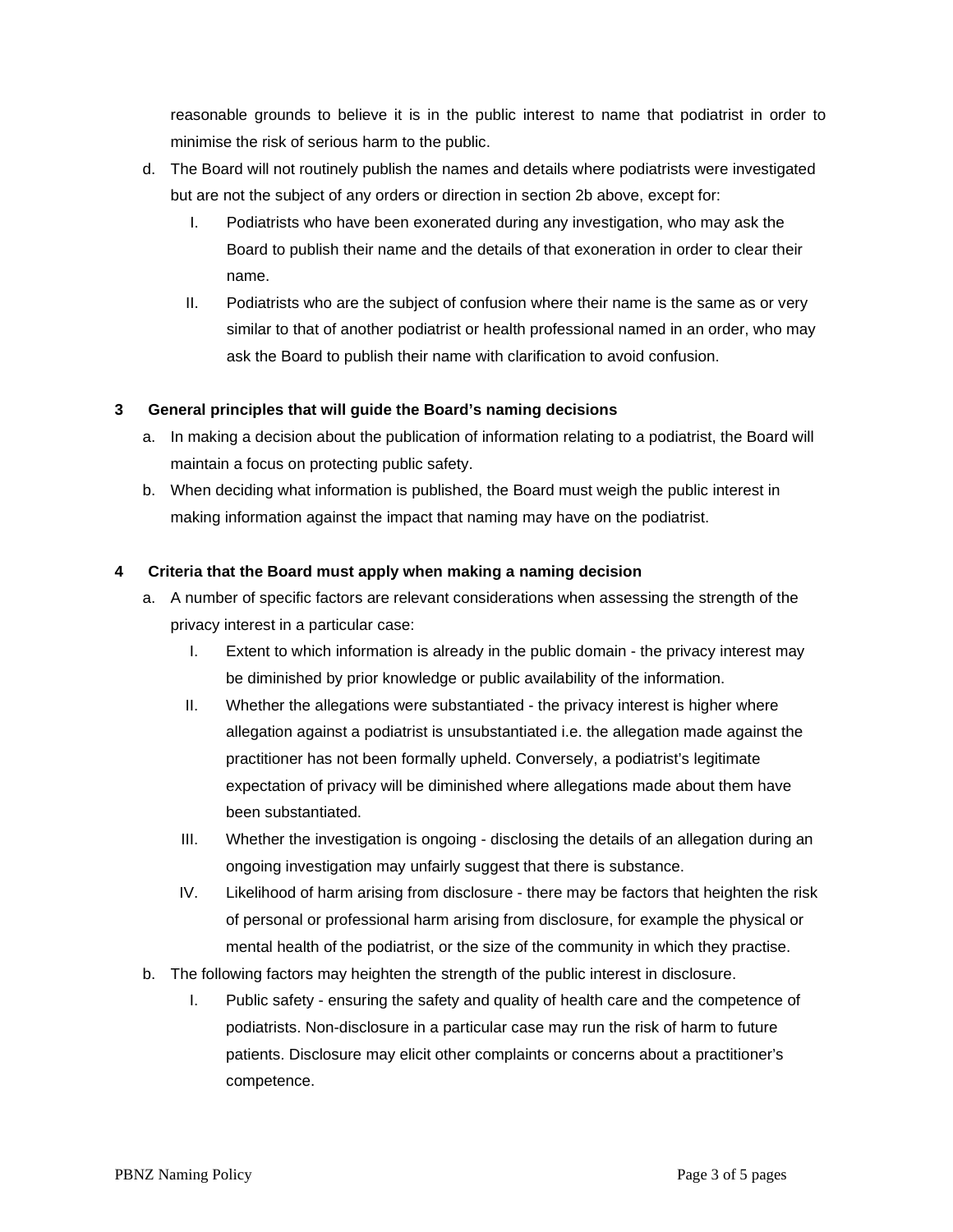- II. Public choice the right of the public and potential patients to know the disciplinary history of a particular podiatrist so as to be able to make an informed choice whether to engage their services in the future.
- III. Accountability podiatrists are accustomed to being held to account for the standard of care or service they provide. They should expect that some information may need to be disclosed if serious accountability or health and safety concerns are raised.
- IV. Nature of the concerns does the concern raise serious safety or competence concerns, does non-disclosure raise a risk of harm to future patients. Concerns of a serious nature will raise stronger public interest considerations in favour of disclosure.
- V. Action taken in respect of the outcome of an investigation the public interest in disclosure may be higher where a concern has been investigated and found to be substantiated, and it is in the public interest to know the remedial actions or consequences imposed on the podiatrist.
- VI. Extent to which information is already in public domain if information about the concern is already in the public domain, this may increase the public interest in disclosure of a summary about the outcome of any investigation. The purpose of such disclosure would be to demonstrate that appropriate action has been taken to investigate the concern and institute any protective measures or remedial action.

## **5 Information the authority may disclose when naming a podiatrist**

- a. Where the Board has elected to, or been directed publish information about a podiatrist, it will release summary information with appropriate context.
	- I. Publications instigated by the Board may include the name of the podiatrist, a short context of the concern and citation of the relevant section of the HPCAA.
	- II. Publications directed by Tribunal or a court will come with content requirements as designated in that direction.
- b. Where the order or direction relates to the health of a podiatrist, additional consideration is needed with regards to the impact any disclosure may have on the podiatrist.

# **6 Means by which a podiatrist may be named.**

- a. Publication will be made via posting on the relevant section of the Podiatrists Board website; and may also be by inclusion in the Board's electronic newsletter.
	- I. In addition, the Board may also annotate the podiatrist's entry on the Register to include a reference to the order or direction.
- b. Information published on the Board's website will be reviewed periodically.
- c. The Board may elect to share the information with other health regulators in New Zealand, or equivalent regulatory bodies overseas.